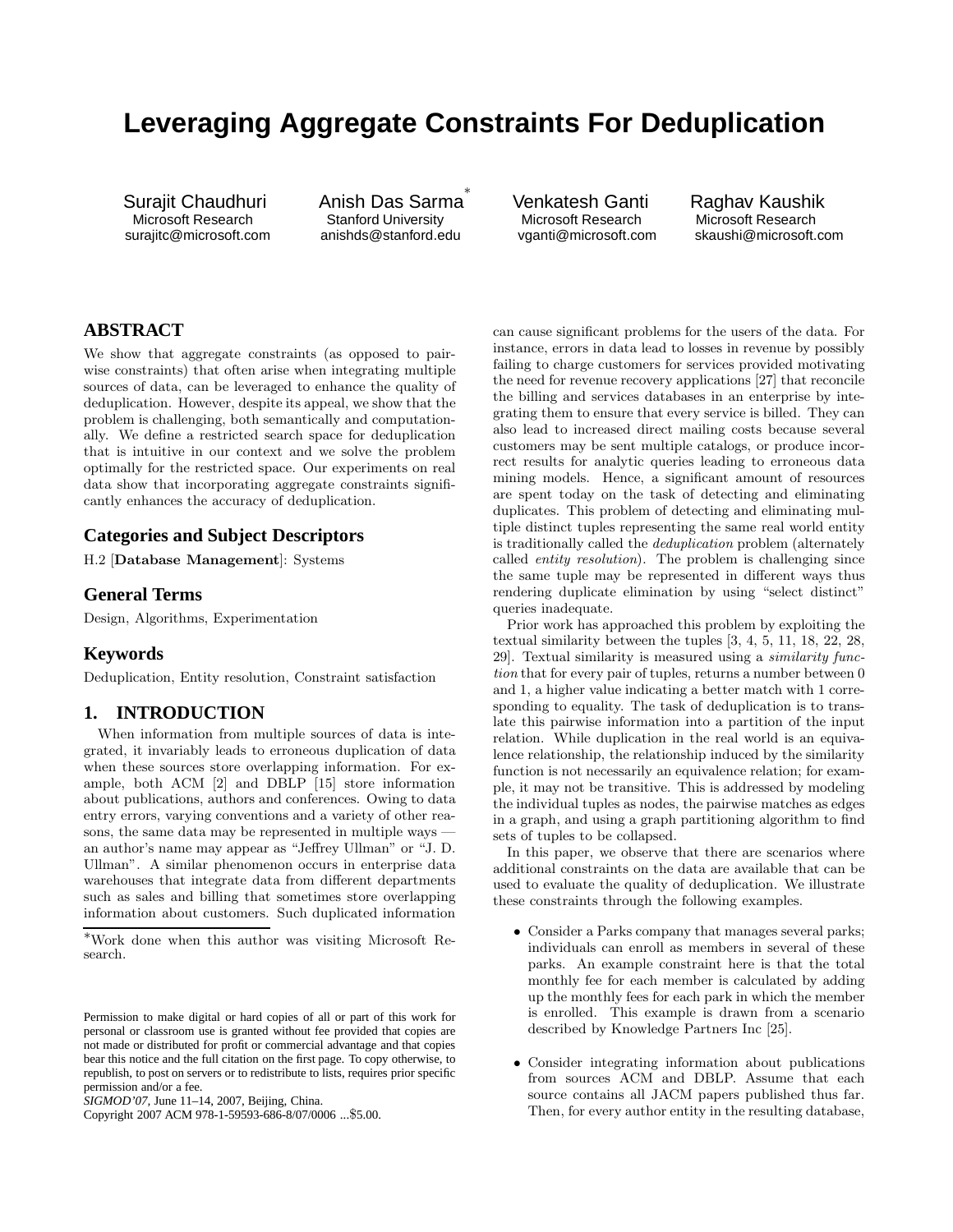| Member   | Fees   | Fees    |
|----------|--------|---------|
|          | stored | derived |
| John Doe | 100    | 130     |
| J. Doe   | 40     | 10      |
|          |        |         |

Figure 1: Scenario 1

the number of JACM papers authored as measured using ACM and DBLP must be the same.

While these aggregate constraints are expected to hold in a clean database, errors in the data lead to violations of these constraints. Our goal in this paper is to reduce the number of such violations during deduplication in addition to merging textually similar tuples. Thus, if collapsing two tuples that are textually similar leads to a violated constraint getting satisfied, we take that as additional support for merging these tuples. We illustrate this with an example below.

Example 1. Consider a Parks database as mentioned in the example above. Each park maintains a separate registration database, while there is also a central Billing repository containing information about all members and the total amount they are billed. Suppose that we are interested in deduplicating the member entities. For the sake of exposition, we assume that the member name is a key. A subset of the member names is shown in Figure 1 along with two numeric columns. One of these numeric columns, called Fees Stored is the total fees for the member as stored in the Billing database, while the other, Fees Derived represents the total fee as computed by aggregating the data across the parks. We also assume that when we collapse two tuples during deduplication, we have to add up the total fees. The figure shows that we have two members "John Doe" and "J. Doe". These strings may or may not refer to the same person. In Scenario 1 as shown in Figure 1, there is a mismatch between the stored and derived fees, and collapsing the two tuples fixes this mismatch. In Scenario 2 shown in Figure 2, there is no mismatch between the stored and derived fees for the string "John Doe" and collapsing the tuple with "J. Doe" creates a mismatch. We use this information to merge the two tuples in Scenario 1, whereas in Scenario 2, we do not. Note that a traditional deduplication algorithm bases the decision of whether to collapse the two tuples or not independent of the constraint.

Of course, it is likely that in the presence of dirty data it would be difficult to satisfy these constraints exactly. The above example is used to illustrate the basic principle. The techniques proposed in this paper also address approximate satisfaction.  $\Box$ 

Our contributions in this paper are as follows. We begin by formalizing this class of aggregate constraints and illustrate it through various examples (Section 3). We first show that attempting hard satisfaction of constraints is challenging semantically and also leads to computational intractability and thus proceed by defining a maximum satisfaction variant of the problem (Section 4). We integrate the use of constraints in deduplication by using the textual similarity between tuples to restrict the search space of partitions (Section 5). We begin with a coarse initial partition of the data and refine it by successive splits. This defines a rich space of alternatives. Over this space, we propose an algorithm that

| Member   | Fees   | Fees    |
|----------|--------|---------|
|          | stored | derived |
| John Doe | 100    | 100     |
| J. Doe   | 40     | 10      |
|          |        |         |

Figure 2: Scenario 2

finds the partition of the input maximizing constraint satisfaction. We show empirically that leveraging aggregation constraints substantially improves the accuracy of deduplication (Section 7). We also study the performance of our algorithm and show that it scales well with data size.

# **2. RELATED WORK**

Deduplication coupled with the closely related problem of clustering has been extensively studied in prior work [22, 11, 3, 29, 8, 5]. As noted in Section 1, the approach by and large has been to leverage the textual similarity between tuples to collapse them. We view our contribution as complementary to these techniques. Indeed, the search space used in this paper builds upon prior formulations of deduplication such as single-linkage [23] and the compact set framework [11] and more broadly, the paradigm of hierarchical clustering [23].

There has been considerable prior work on clustering with constraints [7, 14, 31, 5, 6]. A large body of this work focuses on pairwise positive and negative examples, as well as "association" constraints [6]. Examples are exploited either by making them hard constraints on the output or by adapting the similarity function to accommodate them. Tung et al. [31] address the problem of clustering with aggregate constraints. One of their contributions is to introduce a taxonomy of constraints for clustering, which we build upon and review here in the context of deduplication. This taxonomy helps distinguish the class of constraints considered in this paper.

- Constraints on individual tuples: These are constraints that express the condition that only some tuples (for instance "authors that have published in SIG-MOD") may participate in the deduplication. Such constraints are easily enforced by pushing these filter conditions before deduplication is invoked.
- Deduplication parameters as constraints: Several deduplication algorithms take parameters such as the number of groups to be output as constraints.
- Pairwise positive and negative examples: These are constraints that require that some pairs of tuples be grouped together and that other pairs not be grouped together. This is the subject of extensive prior work [7, 14].
- Groupwise constraints: These are constraints that are required to be satisfied by each group in the output of deduplication. This is the focus of Tung et al. [31] and of our paper.

Tung et al. [31] study the problem of clustering in the context of data mining. They investigate the use of groupwise constraints for clustering, where every group of tuples is expected to satisfy a given aggregate constraint. The prototypical example they use to illustrate this is that there is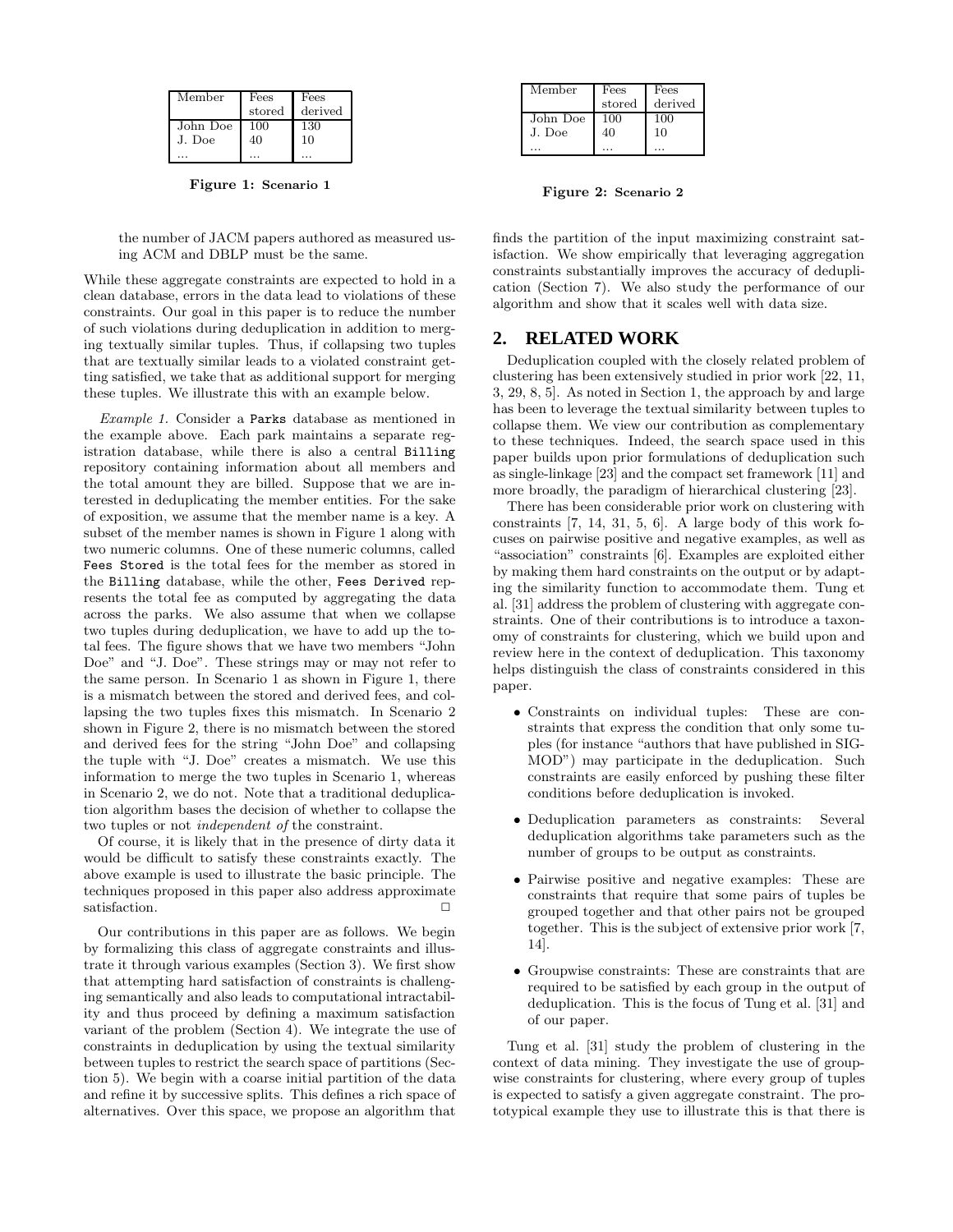a given set of important customers and the clustering must be such that the count of important customers in each cluster must be above a given minimum. While the authors mention other SQL aggregations, their techniques focus on count constraints. Indeed, the authors acknowledge that for summation and average, "even computing an initial solution can be difficult" and defer this to future work. Moreover, the constraints are incorporated as hard constraints. Our paper addresses groupwise aggregation constraints in the context of deduplication. We differ in that we allow all SQL aggregates including summation. Further, we do not impose these constraints as hard constraints; instead we formulate a maximum satisfaction version of the problem.

We also note that there are other ways of leveraging contextual information for deduplication besides aggregate constraints. Recent work on deduplication has investigated this approach [3, 16]. The idea is to use the cooccurrence with other tuples in the database as an indication of similarity. As an example, the State column in an address table may be cleaned by using the set of cities contained in these states.

Our contributions are also related to the broad area of constraint repair [9, 24, 12, 20]. Here, the idea is to perform the least number of operations including tuple insertions, deletions and value modifications [9, 24] so that the resulting database instance satisfies a given set of constraints. In this whole body of work, the class of constraints considered is the traditional class of database constraints such as keys, functional dependencies and inclusion dependencies. The results in our paper are applicable in the context of extending the repair approach to handle aggregate constraints. We discuss this in more detail in Section 4.

Finally, another closely related area is mathematical programming. As noted in [31], the primary concern is the scalability of these techniques to large data sizes. However, we do draw upon the set packing problem considered in the algorithms and operations research communities [21] (for more details, see Section 6.2).

# **3. PRELIMINARIES**

In this section, we define the class of constraints which is the focus of this paper and describe how we can incorporate them into deduplication. We begin by outlining the input and output of deduplication, define our class of aggregate constraints and discuss various ways of incorporating constraints into deduplication.

## **3.1 Deduplication**

The input to the deduplication problem is a relation (or view)  $R(T, N_1, \ldots, N_k)$  with a text field  $T<sup>1</sup>$  and numeric fields  $N_i$ . The output is a *partition* of the records in R which we capture through a *GroupID* column that is added as a result of deduplication. We refer to each equivalence class in the partition as a group of tuples. Figure 3 shows a snippet of the Members relation described in Example 1 and two possible partitions, shown using the values in columns GroupID1 and GroupID2.

#### **3.2 Constraints**

We now define our class of constraints. For a tuple  $t \in R$ , we write  $t[N]$  to denote the value of t in column N. Let  $S =$ 

 $\{t_1, \ldots, t_n\} \subseteq R$  be a subset of tuples from R. Let Agg be a SQL aggregation function. We write  $Agg(S[N])$  to denote the value obtained by aggregating  $t[N]$  using function  $A_{qq}$ over all tuples in  $t \in S$ . The subset S satisfies a predicate  $Agg_1(N_i)\theta Agg_2(N_j)$  if  $Agg_1(S[N_i])\theta Agg_2(S[N_j]).$ 

DEFINITION 1. Consider relation  $R(T, N_1, \ldots, N_k)$  as described above. An aggregate constraint is a conjunction of atomic predicates of the form  $Agg_1(N_i)\theta Agg_2(N_j)$ . Here  $Agg_i$  is a standard SQL aggregation function and  $\theta$  is a comparison operator drawn from  $\{<,\leq,=,\geq,>\}.$ 

 $S$  satisfies an aggregate constraint if it satisfies each atomic predicate. A partition of  $R$  is said to *satisfy* a predicate (constraint) if every group in the partition satisfies the predicate (constraint). Such a partition, if it exists, is said to be a repair of R.

We illustrate these definitions with an example.

Example 2. Consider the Members relation and the partitions shown in Figure 3 with the constraint sum(Fees Stored) = sum(Fees Derived). Each group in the partition defined by column GroupID1 satisfies the constraint. Hence, the partition defined by GroupID1 constitutes a repair. On the other hand, the partition defined by GroupID2 does not satisfy the constraint since the groups corresponding to  $GroupID2=2,3$  do not satisfy the constraint.  $\square$ 

We now illustrate the examples in Section 1 using the above definitions.

Example 3. Recall the revenue recovery setting referred to in Section 1. We have a Shipping database and a Billing database each with a Customer(name) relation and an Orders(custname,totalprice) relation (we assume the customer name to be a key). In the Billing database, the Orders relation corresponds to all orders billed, whereas in the Shipping database, it corresponds to orders shipped. Now assume that these databases are integrated into a warehouse that tracks all information pertaining to customers. We obtain a single CustomersCombined relation by taking the union of the customer relations in both databases. Suppose that we wish to deduplicate the customer entities based on the textual similarities of their names. We can then exploit the constraint that for each customer, the total amount billed must equal the total amount shipped. This can be expressed through the following views.

```
--Compute the amount billed per customer
create view AmtBilled(name, value) as
  (select C.name, sum(coalesce(O.totalprice,0))
  from CustomersCombined C left outer join
       Billing..Orders O
       on C.name = O.custname
  group by C.name)
```

```
--Computes the amount shipped per customer
create view AmtShipped(name, value) as
  (select C.name, sum(coalesce(O.totalprice,0))
  from CustomersCombined C left outer join
       Shipping..Orders O
       on C.name = O.custname
  group by C.name)
```
--Join the amount shipped and billed per customer create view CustomersAll(name,valuebilled,

<sup>&</sup>lt;sup>1</sup>In general, we can use multiple text fields for deduplication. But we assume without loss of generality that we have a single text field.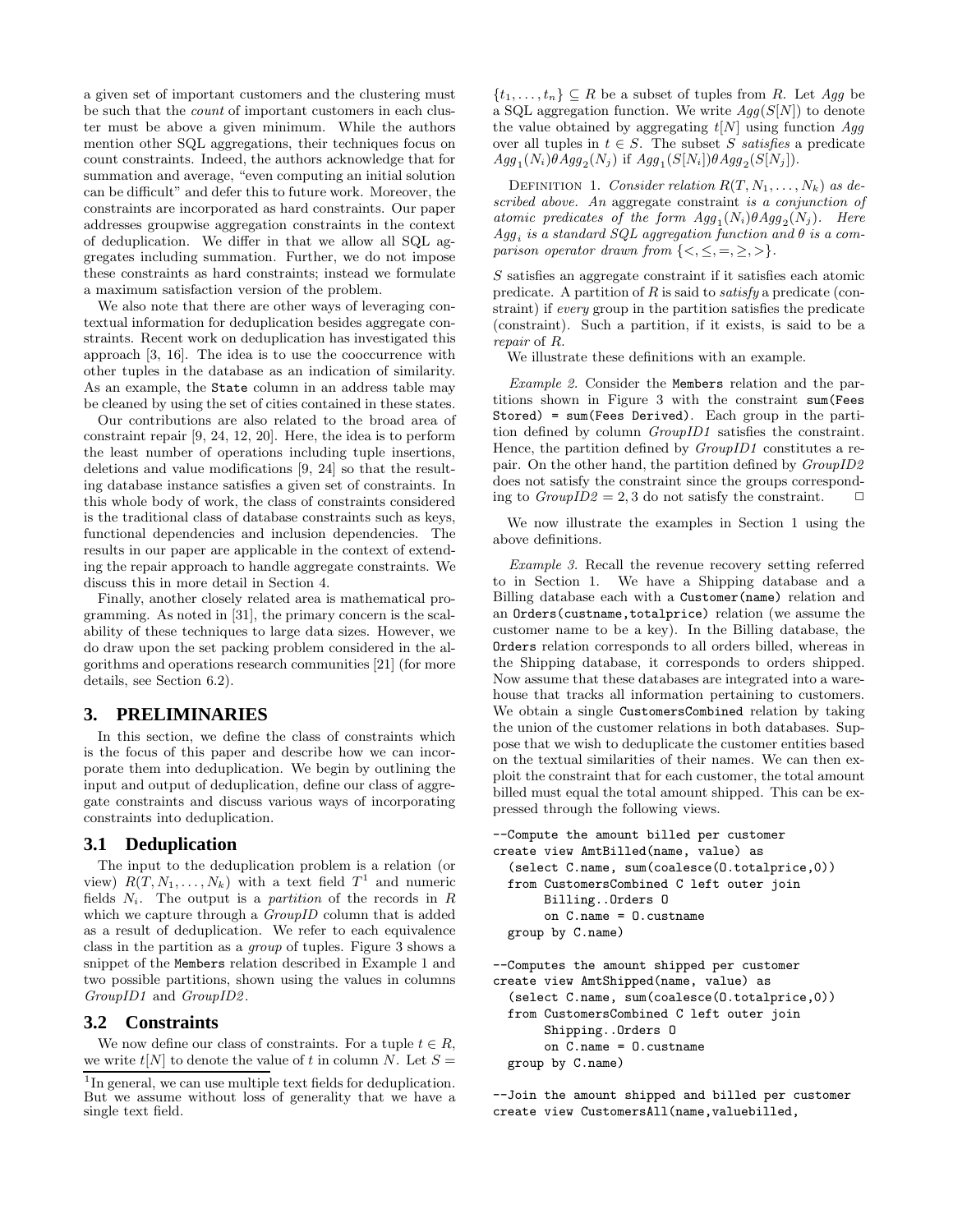| Member      | Fees   | Fees    | GroupID1       |
|-------------|--------|---------|----------------|
|             | stored | derived |                |
| John Doe    | 100    | 130     |                |
| J. Doe      | 40     | 10      |                |
| Alice Jones | 40     | 60      | $\overline{2}$ |
| A. Jones    | 20     | 10      | $\overline{2}$ |
| Jones       | 20     | 10      | 2              |

| Member      | Fees   | Fees    | GroupID2 |
|-------------|--------|---------|----------|
|             | stored | derived |          |
| John Doe    | 100    | 130     |          |
| J. Doe      | 40     | 10      |          |
| Alice Jones | 40     | 60      | 2        |
| A. Jones    | 20     | 10      | 2        |
| Jones       | 20     |         | 2        |

Figure 3: Relation and two possible partitions

#### valueshipped)

#### (select B.name, B.value, S. value from AmtBilled B, AmtShipped S where B.name = S.name)

as

The coalesce function used above is provided by the SQL standard and converts nulls to a specified value. Thus, the above use of the coalesce function ensures that if a customer value is not present in either database, then the totalprice column is aggregated as 0. In order to express the aggregate constraint, we focus on deduplicating customers in the CustomersAll view (which has exactly the same names as CustomersCombined). The aggregate constraint that is expected to hold in the output of the deduplication is sum(valuebilled) = sum(valueshipped). This constraint may be relaxed to something like sum(valuebilled) >= sum(valueshipped) and sum(valueshipped) >= 0.95 \* sum(valuebilled) expressing the fact that all shipped orders must be billed, and that most (as opposed to all) orders that are billed

must be shipped.  $\Box$ Example 4. We begin with two databases ACM and

DBLP. Each has the relations Author(name) that stores information about individual authors and AuthorPaper(name, title, conference, year) that has information relating authors to papers written by them along with data about the papers. We assume that in each database, the author name is a key. Now consider the task of integrating these sources of publication data. We obtain the total set of authors, AuthorsCombined by taking the union of the author relations from the two databases. Consider the following views.

```
--Compute the paper count from DBLP
create view DBLPCount(name, cnt) as
  (select A.name, count(AP.title)
 from AuthorsCombined A left outer join
       DBLP..AuthorPaper AP
       on A.name = AP.name
 where AP. journal = 'JACM'
 group by A.name)
--Compute the paper count from ACM
create view ACMCount(name, cnt) as
  (select A.name, count(AP.title)
 from AuthorsCombined A left outer join
       ACM..AuthorPaper AP
       on A.name = AP.name
 where AP. journal = 'JACM'
 group by A.name)
```

```
--Join the ACM and DBLP counts
create view AuthorsAll(name, acmcnt, dblpcnt) as
```

| (select A.name, A.cnt, D.cnt) |  |  |
|-------------------------------|--|--|
| from ACMCount A. DBLPCount D  |  |  |
| where $A.name = D.name$       |  |  |

We note that according to the SQL standard, the aggregate count(AP.title) yields the value 0 when an author tuple is not present in a paper relation. Thus, the views above count the number of papers authored by each author from the two paper relations. In order to exploit aggregate constraints, we focus on the view AuthorsAll. We expect the output of the deduplication to satisfy the aggregate constraint sum(dblpcnt) = sum(acmcnt) if the JACM papers are correctly represented in both the sources. Again, we note that our constraint language allows us to express more relaxed constraints than exact equality as shown here.  $\Box$ 

# **4. MAXIMIZING CONSTRAINT SATISFACTION**

Recall that our goal is to use constraints in addition to textual similarity during deduplication. The question arises exactly how we incorporate constraints. In this section, we first consider the hard constraint approach where given input relation  $R(T, N_1, \ldots, N_k)$  that is being deduplicated and an aggregate constraint, we wish to partition  $R$  such that the output is a repair, i.e. every group satisfies the constraint.

Consider the problem of deduplicating the Members relation described in Example 1. A partition that satisfies the constraint sum(Fees Stored) = sum(Fees Derived) exists if and only if the total fees stored equals the total fees derived, when summed over all members. In the presence of dirty data, this condition need not necessarily hold. Thus, the hard constraint approach can be too rigid semantically.

Further, given that we wish to cover all SQL aggregation functions, even determining whether there exists a partition where each group satisfies the constraint is NP-hard in the data size. The following result follows from a straightforward reduction from the SetPartition problem [19].

LEMMA 1. Consider relation  $R(T, N_1, N_2)$ . Suppose we wish to partition this relation using the constraint  $sum(N_1) = max(N_2)$ . Then checking whether a repair exists is NP-complete (in the data size).

Thus, the hard constraint approach is limiting even computationally.

Based on this discussion, we formulate variants of the problem that try to maximize the constraint satisfaction. We think of these variants as special cases of the following framework. We have a benefit function that maps any group of tuples in input relation  $R$  to a non-negative real number. Given a partition of  $R$ , we associate a benefit with the partition by computing the benefit of each individual group and summing it up across all partitions. We are seeking the partition of R that has maximum benefit.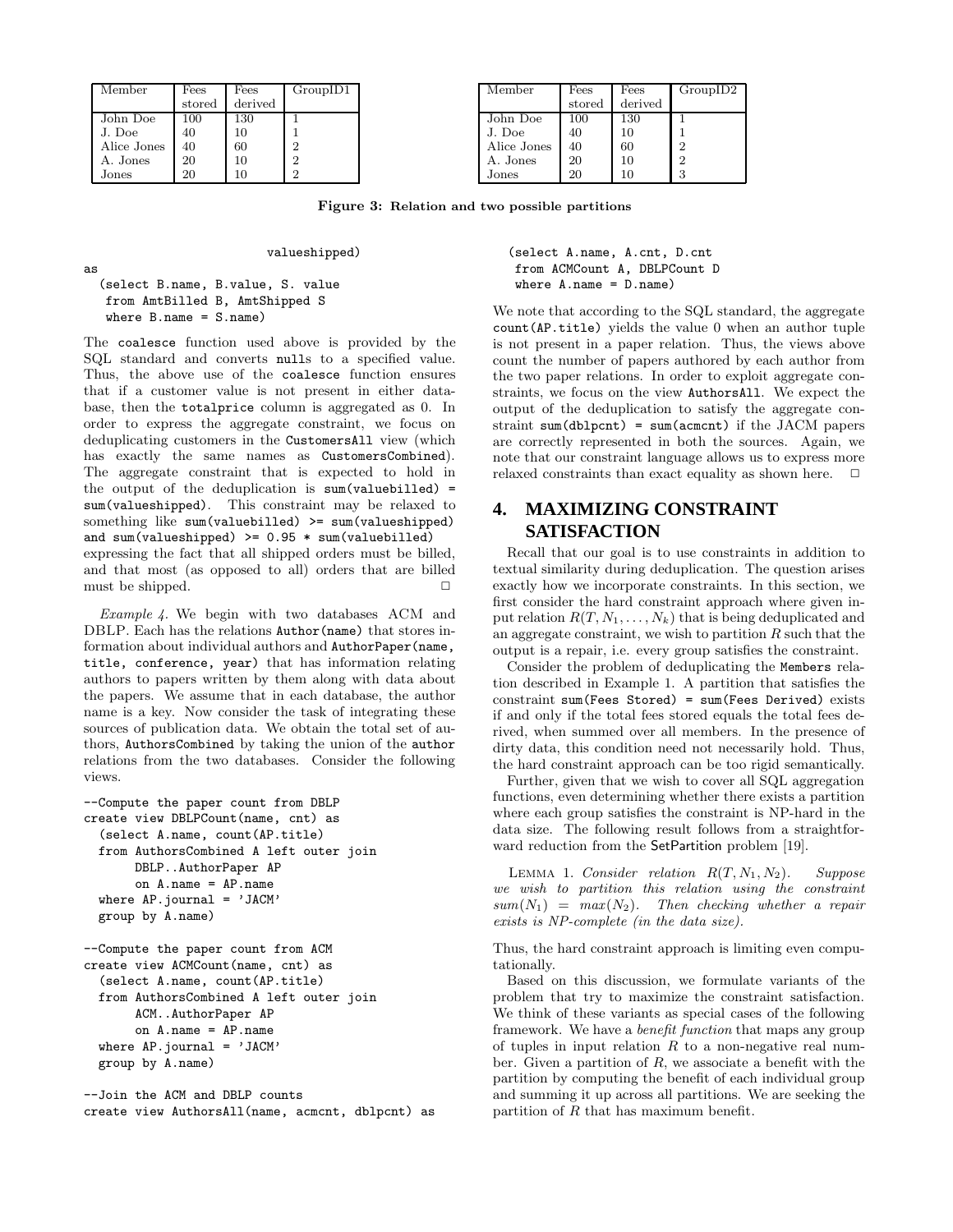In the first variant, which we call MaxPart, the benefit of an individual group is 1 if it satisfies the constraint and 0 otherwise. This formulation thus requires that the number of groups that satisfy the constraint be maximized. We illustrate this with an example.

Example 5. Consider the relation shown in Figure 3 and the constraint sum(Fees Stored) = sum(Fees Derived). According to the MaxPart benefit function defined above, the benefit of the partition defined by GroupID1 is 2 since both the individual groups satisfy the constraint, whereas the benefit of the partition defined by GroupID2 is 1 since only the group corresponding to  $GroupID2 = 1$  satisfies the constraint.

In the second variant, called MaxTup, the benefit of an individual group is its cardinality if it satisfies the constraint and 0 otherwise. Here, we require that the number of tuples that are members of groups that satisfy the constraint be maximized.

Example 6. Consider the relation shown in Figure 2. According to the MaxTup benefit function defined above, the benefit of the partition defined by GroupID1 is 5 since every tuple belongs to a group that satisfies the constraint, whereas the benefit of the partition defined by  $GroupID2$ is 2.

While both of these formulations seek some form of constraint maximization, they are not equivalent formulations. The techniques we propose apply to both these formulations and indeed generalize to arbitrary benefit functions.

# **5. INTEGRATING CONSTRAINTS WITH TEXTUAL SIMILARITY**

In this section, we discuss how we integrate maximum constraint satisfaction with textual similarity to perform deduplication. Our approach is to use textual similarity to restrict the class of groups that can belong to the output partition.

# **5.1 Similarity Graphs**

Textual similarity is usually captured by using a simi*larity function* over the tuples of relation  $R$ . A similarity function sim takes a pair of records and returns a number between 0 and 1. A value of 1 indicates exact equality and higher values indicate higher similarity. Examples of similarity functions are edit distance, jaccard similarity and more recently introduced similarity functions such as fuzzy match similarity [10].

The similarity function induces a weighted graph on any tuple-set where every tuple is a node and the weight of the edge connecting two tuples is their similarity. We call this the similarity graph. Figure 4 shows the similarity graph for the relation illustrated in Figure 3. We only show edges where the similarity value is above 0.1. The similarity between all pairs of nodes not connected by an edge in this figure is 0.1. Henceforth, we refer to a group to also mean the similarity graph induced over the group. For example, we say that a group is connected to mean that the induced similarity graph is connected.

We refer to the process of deleting all edges from a similarity graph of weight less than  $\alpha, 0 \leq \alpha \leq 1$  as thresholding the graph. Since the goal is to merge tuples only when their similarity is high, prior work on deduplication typically thresholds the similarity graph before using it to partition the data.

# **5.2 Restricting the Space of Groups**

Various methods of partitioning the similarity graph such as connected components, cliques [17], stars [4] and compact sets [11] have been explored in prior work. Our search space of groups is inspired by the properties used to partition the similarity graph in these bodies of prior work.

We first show that not choosing the restricted space of groups carefully can lead to computational intractability. Suppose for example that we restrict the space of groups to only include groups where the thresholded similarity graph (for a suitably high threshold value) is connected. While this restricts the space of possible groups substantially, the number of groups whose similarity graph is connected can still be exponential in the data size. In the worst case, every subset of the data is connected. Here, we are reduced to maximizing constraint satisfaction over the space of all partitions. Since our constraint language consists of aggregation constraints, there is a clear relationship between our problem and the well-known NP-complete problem SubsetSum and we can show that:

LEMMA 2. Consider a given relation  $R(T, N_1, N_2)$  and the aggregate constraint sum $(N_1) = max(N_2)$ . Determining whether there is a partition of  $R$  where at least one group satisfies the constraint is NP-complete (in the data size).

Since it is NP-hard to check whether we can even return one group that satisfies the constraint, it follows that computing an approximation of any factor for the MAXPART or MaxTup problems is computationally intractable in the data size (unless NP=P).

Thus, even though we are trying to restrict the space of groups by exploiting the textual similarity between tuples, we must do so in a way that does not lead to the intractability described above.

# **5.3 Space of Valid Groups**

Based on the above analysis, we restrict the space of groups as follows. We begin with a coarse initial partition of the tuples in  $R$  which, for the purpose of discussion we assume to be the one consisting of all tuples collapsed into one group. We then split the individual groups by examining the similarity graph induced over the tuples in the group and deleting low weight edges until the graph gets disconnected. The new connected components define the split of the original group. We iterate in this manner with each of the split groups till we are left with singleton groups.

Formally, we define the space of valid groups as follows. Given a group of tuples, its splitting threshold is the lowest value of similarity  $\alpha$  such that thresholding the similarity graph (induced over the group) at  $\alpha$  disconnects it. The split of a group of tuples is the resulting set of connected components. Figure 6 procedurally defines the space of valid groups. We note that this is not a procedure we execute to generate the valid groups (our algorithm is described in Section 5.4). The procedure is only used to define the space of valid groups.

Example 7. Figure 4 shows the similarity graph for the tuples in the relation shown in Figure 3. The edges not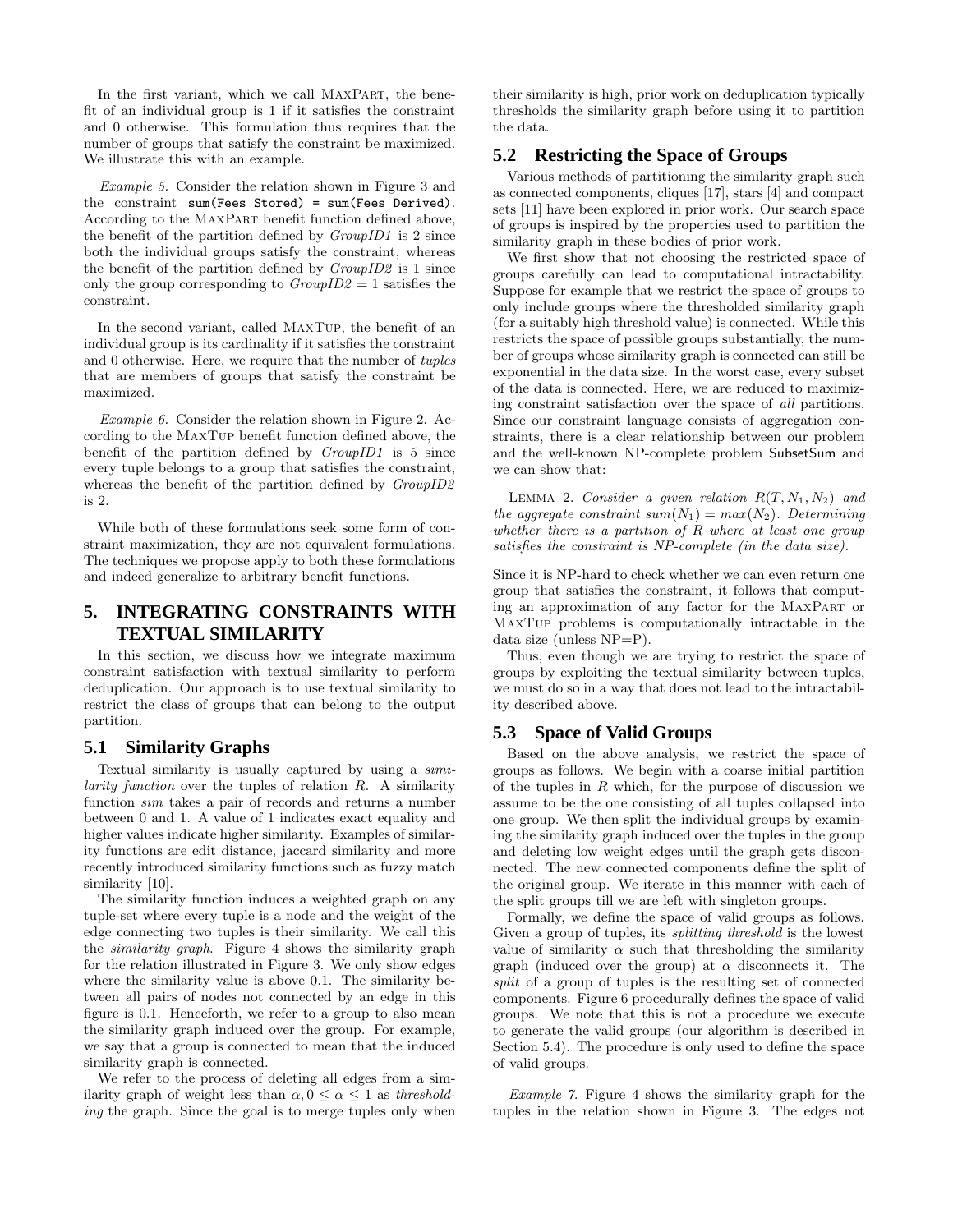

Figure 4: Example Similarity Graph

ValidGroups

- 1. Initialize the set of valid groups with the groups in a given partition
- 2. For each group, add the split of the group to the set of valid groups
- 3. Keep doing this until we cannot add any more new groups

|  |  |  |  | Figure 6: Valid Groups |
|--|--|--|--|------------------------|
|--|--|--|--|------------------------|

shown in the figure carry weight 0.1. Figure 5 shows the space of valid groups. We begin with all tuples collapsed into one group at the root. When we keep increasing the edge weight threshold and drop all edges whose weight is less than or equal to 0.1, the similarity graph gets disconnected into two components, one, C1, containing the strings "John Doe" and "J. Doe", and the other, C2 containing the remaining strings. The component containing "John Doe" and "J. Doe" further splits at threshold 0.8 to yield the singleton groups. Component C2 first gets split at similarity threshold 0.7 where the singleton containing "Jones" gets removed from the group. Finally, at threshold 0.8, it gets further split into the singleton groups containing "Alice Jones" and "A. Jones". Note that the "splitting" threshold is determined for each group locally. Thus, even though C1 breaks at threshold 0.8, this is not the threshold applied to  $C2.$ 

Suppose we draw a graph where every valid group is a node and an edge goes from one node  $u$  to another  $v$  if the group corresponding to  $v$  is obtained by splitting  $u$ . This graph is acyclic since the node corresponding to a group can only point to another that corresponds to its subset. For the case where the initial partition is a single group consisting of all tuples, the graph is a tree where the root corresponds to the group that collapses all tuples together (in general, it is a forest). Figure 5 shows the tree corresponding to the groups described in Example 7.

Define a frontier  $\mathcal F$  in this tree to be a set of nodes such that every root-leaf path contains exactly one node in  $\mathcal{F}$ . Figure 5 shows a frontier consisting of the groups {"John Doe", "J. Doe"}, {"Alice Jones", "A. Jones"} and {"Jones"}. Observe that any partition consisting of valid groups is a frontier, and that conversely, every frontier constitutes a partition.

We now define the goal of deduplication given a single aggregate constraint as follows.



Figure 5: Search Space of Partitions

Among all frontiers, find the one that maximizes benefit function MaxPart, that is, find the partition where the number of groups satisfying the aggregate constraint is maximized.

While this is defined for the MAXPART function, it is easy to extend it to the MaxTup version.

We now argue why we adopt this specific space of valid groups. We show that our search space generalizes two previously proposed techniques for deduplication, namely single-linkage [23] and the compact set framework [11]. The single-linkage approach is based on the connected components obtained when we threshold the similarity graph over the whole relation. For various values of the threshold, we obtain different partitions of the data. We refer to the space of groups obtained in this manner *singly-linked groups*. When we threshold the similarity graph, any connected component that is also a clique is called a compact set [11] (a compact set consists of tuples that are mutual nearest neighbors).

Lemma 3. Any singly-linked group and compact set is a valid group in our search space.

PROOF. Since a compact set is also a singly-linked group, it suffices to show this result for singly-linked groups. Fix a singly-linked group obtained as a connected component when we threshold the similarity graph at value  $\alpha$ . Consider the nodes (in the above tree of valid groups) that represent the singletons containing the tuples in this group. Let their least common ancestor be node u. If u represents a strict superset of the group, then it must split at a threshold  $\leq \alpha$ . But this would not split the tuples in the group, contradicting the fact that  $u$  is the least common ancestor. Thus,  $u$ represents the group exactly.  $\Box$ 

Thus, our space is a generalization of two previously proposed deduplication algorithms and is defined in the spirit of hierarchical clustering [17]. We view this as a strength of our approach since we are seeking to find the optimal partition over a space of groups that has been studied in the literature on deduplication algorithms.

Moreover, our space includes as extreme solutions, the case where each record is in a separate group and the singlegroup partition consisting of all tuples collapsed into one and a rich space of partitions in the middle. We can reason in terms of coarser and finer groups and therefore be aggressive and collapse many tuples, or conservative and collapse only a few tuples in order to maximize the constraint satisfaction.

Finally, various ways of restricting the space of possible groups have been explored in previously proposed deduplica-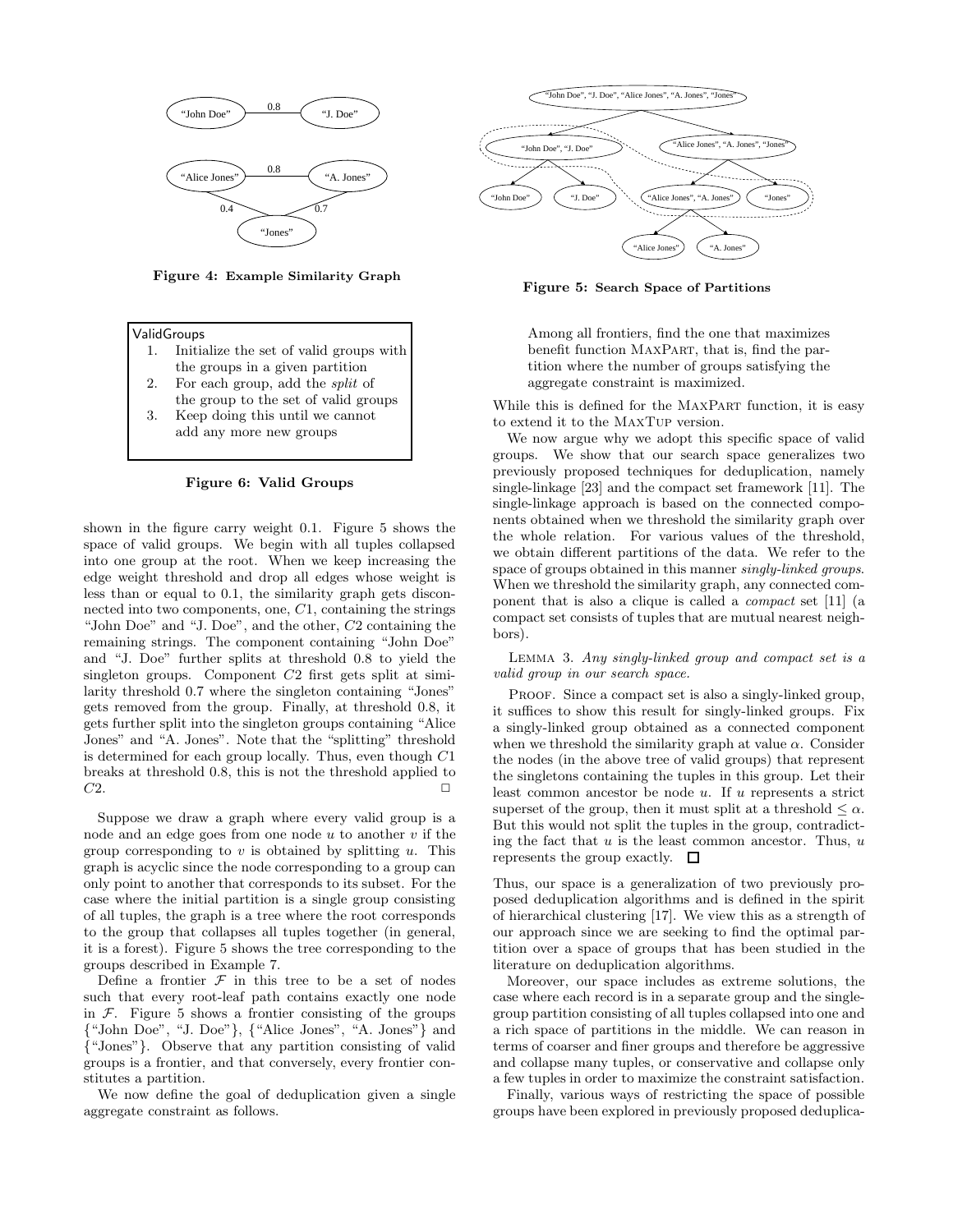```
procedure ConstraintSatisfy
begin
  1. Begin with the initial partition P<br>2. For each group of tuples x \in PFor each group of tuples x \in P3. Compute MaxFrontier(x)4. Return the union of the above groups
end
procedure \textit{MaxFrontier}(\text{group } x \text{ of tuples})begin
  1. If x is a singleton group
           Return a partition containing a single group x2. Let P \leftarrow Split(x)3. MaxBenefit(x) \leftarrow max(benefit(x)),\Sigma_{y \in P} MaxBenefit(y))
  4. If \mathit{benefit}(x) was larger in the previous step
  5. MaxFrontier(x) contains a single group x
  6. Else
  7. MaxFrontier(x) is the union of
                {MaxFrontier(y) : y \in P}8. Return MaxFrontier(x)end
                                                                 procedure Split(group x of tuples)begin
                                                                   1. Sort the edges of the similarity graph
                                                                       in descending order of weight
                                                                   2. Maintain a collection of disjoint sets
                                                                       using Union-Find
                                                                            Initialize the collection so that every
                                                                            node is in a separate subgroup by itself
                                                                   3. While (we have > 2 separate subgroups)
                                                                   4. Select an edge of highest similarity
                                                                            that connects two separate subgroups
                                                                   5. Merge the two subgroups together
                                                                   6. If (we are left with two subgroups)
                                                                   7. Return these two subgroups
                                                                            (this means the input graph was connected)
                                                                            The similarity of the next edge that connects
                                                                            these two subgroups is the splitting threshold
                                                                   8. Else
                                                                   9. Return each of the current subgroups
                                                                            (this means the input graph was disconnected)
                                                                 end
```
Figure 7: Deduplication Algorithm

tion algorithms [17]. Understanding how each of these various ways of restricting the space can be incorporated into the constraint maximization problem is beyond the scope of this paper. The technique we propose here is to be understood only as a first step.

#### **5.4 Constraint Satisfaction Algorithm**

For the restricted space of valid groups we are focusing on, we can solve the MaxPart problem optimally. Indeed, we can solve the problem optimally for any benefit function that is associated with the groups (as defined in Section 4). We illustrate the algorithm for an arbitrary benefit function in Figure 7. Recall that the benefit of a partition is the sum of the benefits of the individual groups. Our goal is to find a partition with the maximum benefit. The algorithm is recursive and computes the frontier that yields the maximum benefit for each group  $x$  of tuples using procedure  $MaxFrontier(x)$ .  $MaxFrontier(x)$  is computed by checking whether it is beneficial to split the group (Lines 3 through 7). The optimal frontier is then returned. The procedure ConstraintSatisfy calls  $MaxFrontier(x)$  for each group in the initial partition.

We now explain the procedure Split that is used to split a group. A straightforward approach to determine the splitting threshold would be to discretize the range of possible threshold values and exhaustively check which threshold leads to a split of the graph. This approach is undesirable since it requires us to process the entire similarity graph for each value of the threshold, which can be very expensive. One possible improvement here is to do a binary search on this space of thresholds. But even this is not ideal since we are processing the entire similarity graph for multiple values of the threshold which can be potentially expensive.

We now discuss how we can not only determine the splitting threshold, but also use it to split a group in time  $O(E \lg V)$  where E is the number of edges in the similarity graph and V is the number of nodes (i.e., the number of tuples in the group). We proceed in the style of Minimum Spanning Tree (MST) algorithms [13]. We maintain disjoint subgroups (representing connected sub-components in the similarity graph) using the Union-Find algorithm [13]. Initially, each node in the similarity graph is in a separate subgroup. We process the edges in decreasing order of weight (as opposed to MST algorithms where the edges are processed in increasing order of weight) and merge two subgroups whenever an edge connects them. Observe that if the group is connected, eventually all subgroups must merge together to yield the original group. We can then show that the weight of the edge that performs the final merge is the splitting threshold. We split the group into the two subgroups merged in this last step. Procedure Split in Figure 7 sketches the algorithm. Note that if the input similarity graph is connected, the algorithm always returns a split of two subgroups. (This can happen even when the edge weights are identical, even though our definition of splitting threshold requires that if an edge of a given weight is deleted, so must all other edges of the same weight. However, this modification only enriches the set of valid groups.)

Figure 8 shows how the algorithm proceeds for the space of groups shown in Figure 5 (with the MaxPart benefit function). The numbers beside each group indicate whether or not the group satisfies the given aggregate constraint. The partition defined by column GroupID1 in Figure 3 is returned as the optimal partition. The frontier corresponding to this partition is marked out in Figure 8.

# **5.5 Initial Partition**

We now discuss how we pick the initial partition for our constraint satisfaction algorithm. First, even though two previously proposed algorithms can be expressed as partitions consisting of valid groups (as noted above in this Section), not all previously proposed deduplication algorithms can. We therefore accommodate other previously proposed algorithms simply by initializing the tree with their output. We study the effect of the initial partition in Section 7.

#### **6. DISCUSSION**

We first discuss various extensions to our framework of constraint satisfaction, and then revisit our analysis in Section 5.2 on the choice of the search space of partitions.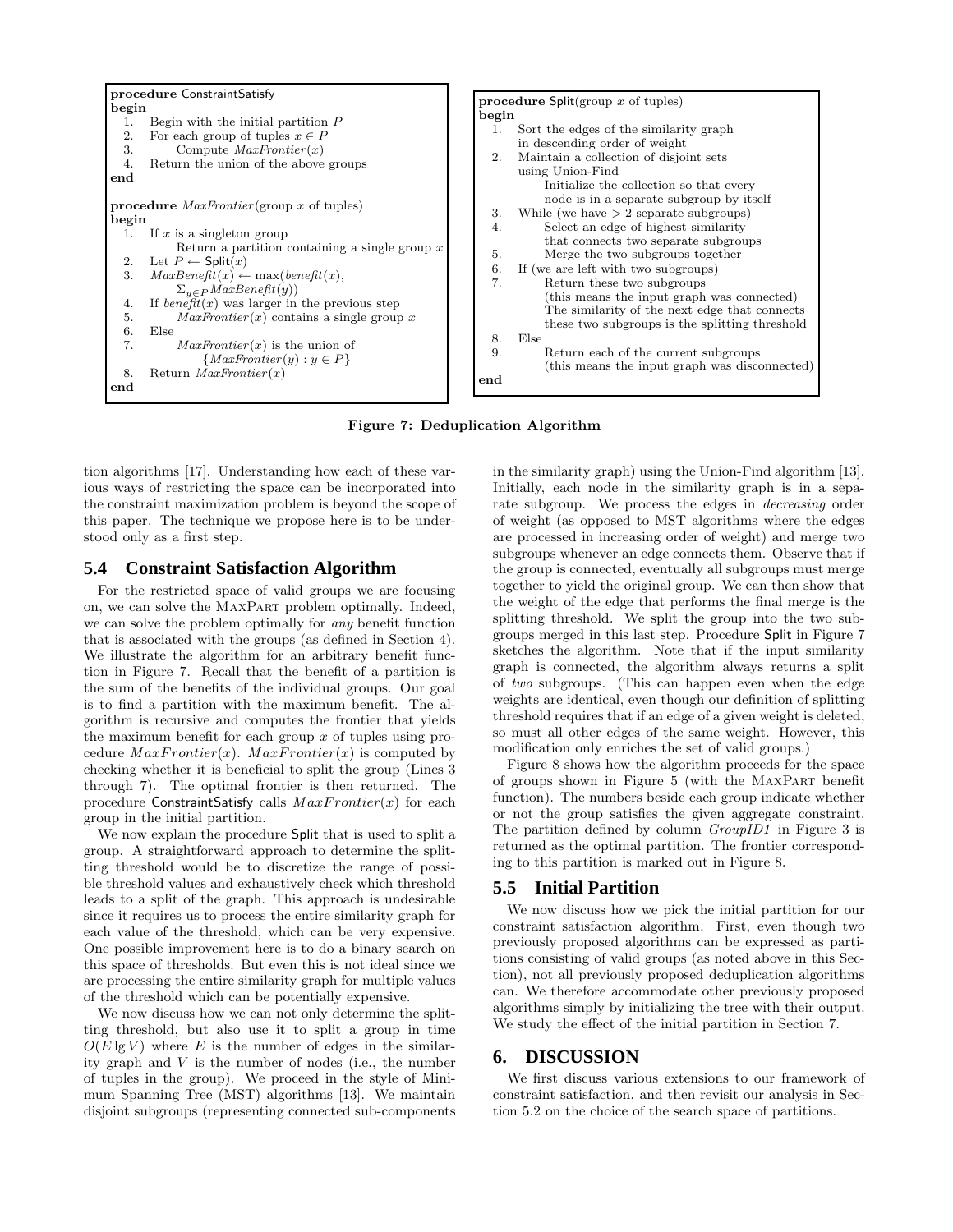

Figure 8: Illustrating ConstraintSatisfy

# **6.1 Extensions**

We consider some extensions of our techniques here.

#### *Class of Constraints*

While the discussion in this paper is carried out for the class of aggregate constraints introduced in Section 3, our techniques are more general and in fact applicable to a blackbox notion of groupwise constraints that takes a group as input and returns true or false. We illustrate with some examples below.

- Positive and Negative Example Constraints: A positive example constraint consists of an equivalence class of tuples denoting a positive example. A group satisfies the constraint if it contains all the tuples in the equivalence class (and possibly more), or none of them. A negative example constraint also consists of an equivalence class of tuples. A group satisfies the constraint if it contains at most one of the tuples in the equivalence class. Note that the difference from related work in constrained clustering [7, 14] is that these examples can be groupwise, not necessarily pairwise.
- Set-Based Constraints: When deduplicating the Authors relation as in Example 4, we may wish to exploit a set-based constraint that requires that for any group, the set of JACM papers according to both the databases be the same (or almost the same), instead of relying on their counts. This can be easily extended to ensure that no two co-authors are ever collapsed into the same group.

#### *Minimum Cost Repair*

Assume that a repair of the given aggregate constraint exists (i.e, a partition where every group satisfies the given constraint) and that among all repairs, we are interested in finding the one that has the least "cost". Since our algorithm finds the optimal partition, we can carry out our discussion in terms of a cost function that we are seeking to minimize. Suppose that the cost of a group is the total cost of transforming all tuples to the same target, say the centroid (along the lines of the traditional k-means approach [23, 1]). Now minimizing the cost function corresponds to finding a minimal repair.

#### *Generalizing the Splitting Methodology*

The specific Split function we describe in Section 5 generalizes two previous techniques for deduplication, namely

single-linkage and compact sets. However, the algorithm sketched in Figure 7 is applicable even if we choose a different methodology of splitting a group, such as by computing the minimum cut of the similarity graph.

#### **6.2 Revisiting the Search Space**

The approach adopted in this paper is that of restricting the search space of valid groups and seeking a partition consisting of valid groups from this space. We choose a specific search space obtained by beginning with an initial partition of the data and splitting the groups by raising the similarity threshold. The question arises what is the rationale behind this specific choice of search space. A useful point of contrast is an approach where we are explicitly given a small set of groups as a part of the input and our goal is to produce a partition consisting of these groups that maximizes the benefit function.

Formally, we are given a relation  $R$  and a set of valid groups. We assume that this set of valid groups includes singletons corresponding to the tuples in  $R$ . Associated with each group is a benefit. Our goal is to find a partition of R consisting of valid groups that maximizes the value of the benefit function.

We now observe that this problem is closely related to the classic Weighted Set Packing (WSP) problem [19]. We briefly recall this problem and then show how our problem reduces to it. In WSP, we are given a collection of sets drawn from a base universe each with an associated benefit and the goal is to identify a collection of disjoint sets from the input collection that has the maximum total benefit, obtained by adding the individual benefits. Our problem is closely related to this since we could take every valid group as a set in the input collection, retain the same benefit function and ask for the optimal solution to WSP.

Note that the output of WSP is not required to be a partition of R. However, given that our input contains singleton elements from  $R$  and given that adding singleton elements can only improve the total benefit of the grouping, we can assume without loss of generality that the optimal solution returned by WSP is a partition of R. Thus, we can use algorithms for WSP. Unfortunately, WSP is known to be NP-hard [19]. Interestingly, Halldorsson [21] showed that the problem is approximable within factor  $\sqrt{N}$  (where N is the cardinality of  $R$ ) through a simple greedy algorithm. This algorithm can be adapted to our setting and is shown in Figure 11.

| procedure GREEDYDEDUP |                                                                    |  |  |  |  |
|-----------------------|--------------------------------------------------------------------|--|--|--|--|
| 1.                    | $k \leftarrow 0, \mathcal{C}_k \leftarrow$ the set of valid groups |  |  |  |  |
| 2.                    | repeat                                                             |  |  |  |  |
| 3.                    | $k \leftarrow k+1$                                                 |  |  |  |  |
| 4.                    | $X_k \leftarrow C \in \mathcal{C}_{k-1}$ that maximizes            |  |  |  |  |
|                       | $\mathit{benefit}(C)/\sqrt{ C }$                                   |  |  |  |  |
| 5.                    | Remove all sets that intersect $X_k$                               |  |  |  |  |
|                       | from $\mathcal{C}_{k-1}$ to obtain $\mathcal{C}_k$                 |  |  |  |  |
| 6.                    | until $C_k$ is empty                                               |  |  |  |  |
|                       | 7. return $\{X_1, , X_k\}$                                         |  |  |  |  |
|                       |                                                                    |  |  |  |  |



Based on the analysis in [21], we can show the following result.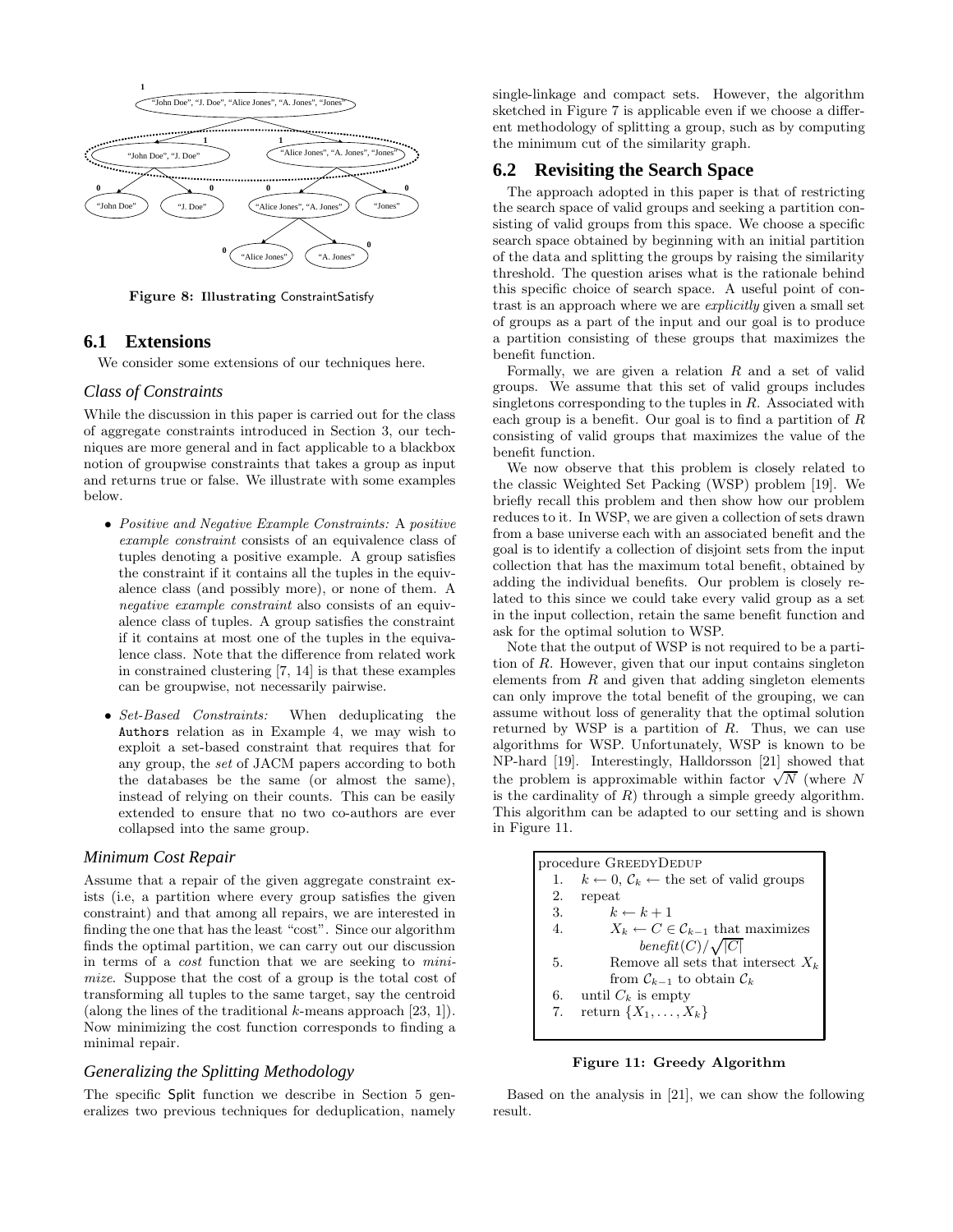

Figure 9: Publications

Figure 10: Addresses

THEOREM 1. Algorithm GREEDYDEDUP yields an approximation of  $\sqrt{N}$ , where N is the cardinality of R.

The question arises whether we can do better than GREEDYDEDUP. We now show that it is likely to be computationally hard to do significantly better for cases where the number of valid groups is linear in the data size. Since we are in the setting of large data sets, it is reasonable to assume that the number of valid groups is at most linear in the data size.

THEOREM 2. Consider the special case of MAXTUP where the number of valid groups is linear in the data size. For each  $\epsilon > 0$ , it is NP-hard in the data size to approximate this problem within factor  $N^{\frac{1}{4}-\epsilon}$  (N is the cardinality of  $R$ ).

This result points to the fact that unless the space is chosen carefully, it can be computationally difficult to even come close to finding the optimal partition. For the hierarchical space we choose, it is possible to find the optimal partition.

# **7. EXPERIMENTS**

We now report the results of our experimental study. The goals of our study are to investigate (1) the quality of the output produced by our constraint satisfaction algorithm, and (2) how our algorithm performs in terms of execution efficiency.

We first outline some of the implementation details of our algorithm. Given the input relation  $R$  that is being deduplicated and an initial partition of  $R$ , we first invoke a similarity join [26] operation to determine the set of edges in the similarity graph. At this point, we can proceed using integer ids to represent the string valued attributes in  $R$ . Thus, the next phase of the implementation uses an initial partition is given through the schema ( $GroupID,ElementID, N_1, N_2$ ) and an edge table represented using the schema  $(Src, Tgt, Wt)$ . We output a relation that is equal to the input, except that the *GroupID* column is changed to reflect the new partition. We set the benefit function to be MaxPart.

#### **7.1 Data**

We use two real data sets. One is a publication data set obtained by running information extraction over data from the ACM web site [2]. We focus on the author relation, specifically on the set of database authors containing

about 2000 authors. We use DBLP [15] as a second source of information and use the constraint that the publication counts in major conferences must match for the authors between the two data sets.

The other data set is a relation consisting of names and addresses of organizations in Great Britain obtained from a real warehouse. The relation has about 1.2 million records. For this relation, we synthetically generate aggregate constraints that model the constraint discussed in Section 1 that requires that the fees stored equal the fees derived.

# **7.2 Quality**

We study the impact of constraints on the quality of the output generated by Microsoft SQL Server 2005 which implements a domain-independent deduplication algorithm. We run our algorithm by initializing it with a partition returned by Microsoft SQL Server 2005.

For both the publication database as well as the address database, we use the golden truth for comparison. In the case of the publication database, we manually examine the data to determine the golden truth. In the case of the address data, we use the output of a commercially available address-specific tool [30] as the golden truth. As we vary the similarity threshold, we obtain different partitions, both with and without the aggregate constraint. We compare the results of these partitions against the golden truth.

We compare quality using both traditional pairwise precision-recall metrics and the value of the MaxPart benefit function described in this paper. Since the trends observed through both the metrics are the same, we only report the results for the benefit function we use. While the value of the MaxPart function can in principle be greater than the number of groups in the golden truth (in which ideally each group satisfies the constraint), in all our experiments, we find that this is never the case. We also find that most groups our algorithm returns satisfying the constraint are identical to a group in the golden truth. Thus, we report the value of the MaxPart function measured as a percentage of the golden truth. A value of 90% for a partition means that if the golden truth has 100 groups, then this partition has 90 groups that satisfy the constraint.

Figures 9 and 10 shows the results of this comparison for the publication database and the address database respectively. The X-axis shows the value of the similarity threshold (as a percentage) and the Y-axis shows the the value of the MaxPart function measured as a percentage of the golden truth. We observe from these plots that by using our al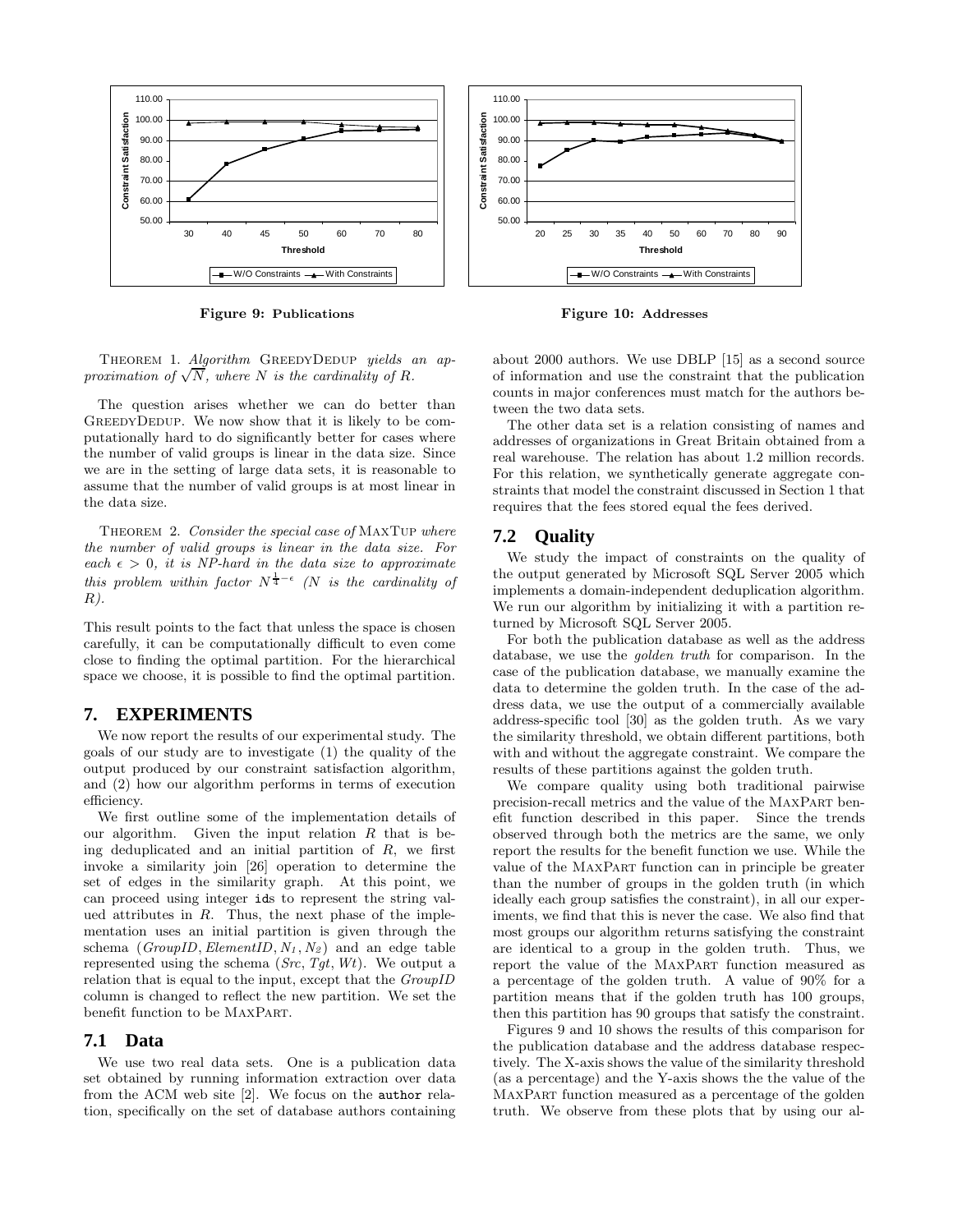gorithm, we are able to consistently obtain a large number of groups that satisfy the constraints. Further, by exploiting constraints, we substantially improve upon the accuracy yielded by the commercial algorithm. The number of groups that satisfy the constraint by our approach is always in the high  $90\%$  for all values of the similarity, whereas this number varies significantly with the threshold for the commercial algorithm. Even if we compare the maximum values across all thresholds, we find that the improvement yielded by our algorithm is substantial. We tabulate these values below.

| Dataset     | Without Constraints   With Constraints |        |
|-------------|----------------------------------------|--------|
| Publication | 94.49%                                 | 99.3%  |
| Addresses   | 93.77%                                 | 98.75% |

Table 1: Maximum constraint satisfaction

We also find that as the threshold increases, the accuracy of the constraint satisfaction approach dips slightly. This indicates that a coarser initial partition generally yields higher accuracy since there is a greater opportunity to satisfy constraints.

# **7.3 Performance**

Our next set of experiments study the execution efficiency of our constraint satisfaction algorithm. We use various subsets of the address relation for this purpose. The cost of our algorithm is dependent on a variety of factors such as (1) data size, (2) the number of groups in the initial partition we begin with  $-$  a smaller number of groups means that we have a coarser partition to begin with which leads to increased execution time, and (3) the distribution of group sizes — larger group sizes lead to slower execution. We study how our algorithm performs as we vary each of the other parameters above.

#### *Data Size*



Figure 12: Data Size

We generate subsets of the address data containing 100k, 500k and 1 million tuples. For each of these subsets, we initialize our algorithm with 1000 groups. The distribution of group sizes is chosen to be uniform. Figure 12 shows the results. For each data size, we plot the execution time in seconds on the Y-axis against the number of initial groups on the X-axis. We observe first that the figure indicates reasonable execution times (order of 100 seconds) showing the practicality of our algorithm. We also find that when the data size increases 10-fold from 100k tuples to 1m tuples, the execution time also increases proportionately. This indicates that our algorithm scales well.

#### *Number of Initial Groups*



Figure 13: Initial Group Size

Next, we study the performance of our algorithm (Y-axis) as we vary the number of groups in the initial partition (Xaxis). The data size is fixed at 100k tuples. The distribution of group sizes is uniform. Our expectation is that the execution time increases as the number of initial groups decreases. Figure 13 shows the results. We find that the execution times even when the number of initial groups is 10 is less than 70 seconds. Interestingly, the execution times are comparable whether we start with 100, 1000 or 10000 groups. Only when we start with 10 groups does it show a substantial increase showing that when the group sizes grow beyond a threshold, the execution time increases disproportionately.

#### *Varying Data Skew*



Figure 14: Data Skew

Our next experiment keeps the data size fixed at 100k tuples, the number of groups in the initial partition fixed at 1000 and varies the skew in the distribution of group sizes. We do this by generating the group sizes using a zipfian distribution. We vary the skew of the data so that the distribution of group sizes in the initial partition varies from  $z = 0$  (uniform) to  $z = 2$  (z is the zipfian parameter). Figure 14 shows the results with the value of the zipfian parameter on the X-axis plotted against the execution time (again in seconds) on the Y-axis. As noted earlier, the execution time grows more than linearly with the group size.